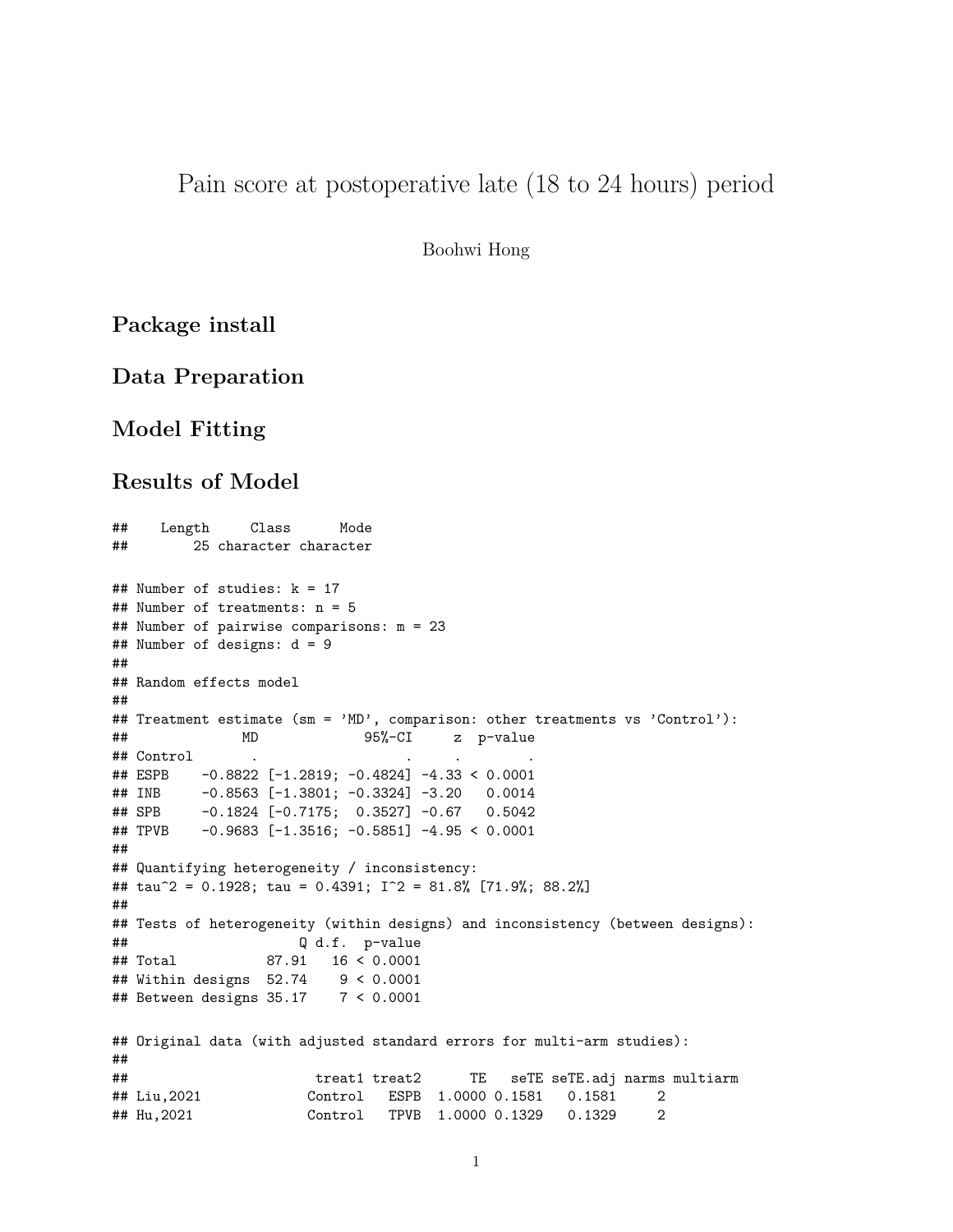|    | ## Zhao, 2020                           | ESPB                  | TPVB |                     | 0.3000 0.2125             | 0.2125                         | 2                |        |
|----|-----------------------------------------|-----------------------|------|---------------------|---------------------------|--------------------------------|------------------|--------|
|    | ## Viti, 2020                           | Control               | SPB  |                     | 1.7000 0.4578             | 0.4578                         | 2                |        |
| ## | Turhan, 2020                            | ESPB                  | TPVB |                     | 1.3000 0.7063             | 0.8269                         | 3                | ∗      |
| ## | Turhan, 2020                            | INB                   | TPVB |                     | 0.3000 0.4641             | 0.4876                         | 3                | ∗      |
|    | ## Turhan, 2020                         | ESPB                  | INB  |                     | 1.0000 0.7653             | 1.2678                         | 3                | ∗      |
|    | ## Finnerty, 2020                       | ESPB                  |      | SPB -2.0000 0.5624  |                           | 0.5624                         | $\boldsymbol{2}$ |        |
|    | ## Ciftci, 2020                         | ESPB                  |      | TPVB -0.2000 0.1291 |                           | 0.1581                         | 3                | ∗      |
|    | ## Ciftci, 2020                         | Control               | TPVB |                     | 1.3000 0.1291             | 0.1581                         | 3                | ∗      |
|    | ## Ciftci, 2020                         | Control               | ESPB |                     | 1.5000 0.1291             | 0.1581                         | 3                | $\ast$ |
|    | ## Ciftci, 2019                         | Control               | ESPB |                     | $0.9000$ $0.2582$         | 0.2582                         | $\boldsymbol{2}$ |        |
|    | ## Haichen Chu, 2020, BMC Control       |                       | TPVB |                     | 0.8000 0.2858             | 0.2858                         | $\boldsymbol{2}$ |        |
|    | ## Gaballah, 2019                       | ESPB                  |      | SPB -0.2000 0.1426  |                           | 0.1426                         | $\boldsymbol{2}$ |        |
|    | ## Wu, 2018                             | INB                   | TPVB |                     | 0.2000 0.0985             | 0.0985                         | $\boldsymbol{2}$ |        |
|    | ## 0kmen, 2018                          | Control               |      | SPB -1.3000 0.2846  |                           | 0.2846                         | $\boldsymbol{2}$ |        |
|    | ## Kim, 2018                            | Control               | SPB  |                     | 1.0000 0.4990             | 0.4990                         | $\boldsymbol{2}$ |        |
|    | ## Ahmed, 2017                          | Control               | INB  |                     | 0.7000 0.1065             | 0.1065                         | $\boldsymbol{2}$ |        |
|    | ## Kaya, 2006                           | Control               | TPVB |                     | 0.5000 0.4344             | 0.4344                         | $\boldsymbol{2}$ |        |
|    | ## Vogt, 2005                           | Control               | TPVB |                     | 0.3000 0.5385             | 0.5385                         | $\boldsymbol{2}$ |        |
|    | ## Chen, 2020                           | INB                   |      | TPVB -0.0000 0.2309 |                           | 0.3174                         | 3                | ∗      |
|    | ## Chen, 2020                           | ESPB                  | INB  |                     | 0.2000 0.2041             | 0.2380                         | 3                | ∗      |
|    | ## Chen, 2020                           | ESPB                  | TPVB |                     | 0.2000 0.2041             | 0.2380                         | 3                | $\ast$ |
| ## |                                         |                       |      |                     |                           |                                |                  |        |
|    | ## Number of treatment arms (by study): |                       |      |                     |                           |                                |                  |        |
| ## |                                         | narms                 |      |                     |                           |                                |                  |        |
|    | ## Liu,2021                             | 2                     |      |                     |                           |                                |                  |        |
|    | ## Hu, 2021                             | $\boldsymbol{2}$      |      |                     |                           |                                |                  |        |
|    | ## Zhao, 2020                           | $\boldsymbol{2}$      |      |                     |                           |                                |                  |        |
|    | ## Viti, 2020                           | $\boldsymbol{2}$      |      |                     |                           |                                |                  |        |
|    | ## Turhan, 2020                         | 3                     |      |                     |                           |                                |                  |        |
|    | ## Finnerty, 2020<br>## Ciftci, 2020    | $\boldsymbol{2}$<br>3 |      |                     |                           |                                |                  |        |
|    | ## Ciftci, 2019                         | $\mathbf{2}$          |      |                     |                           |                                |                  |        |
|    | ## Haichen Chu, 2020, BMC               | $\boldsymbol{2}$      |      |                     |                           |                                |                  |        |
|    | ## Gaballah, 2019                       | $\boldsymbol{2}$      |      |                     |                           |                                |                  |        |
|    | ## Wu, 2018                             | $\boldsymbol{2}$      |      |                     |                           |                                |                  |        |
|    | ## Okmen, 2018                          | $\boldsymbol{2}$      |      |                     |                           |                                |                  |        |
|    | ## Kim, 2018                            | $\boldsymbol{2}$      |      |                     |                           |                                |                  |        |
|    | ## Ahmed, 2017                          | $\overline{c}$        |      |                     |                           |                                |                  |        |
|    | ## Kaya, 2006                           | 2                     |      |                     |                           |                                |                  |        |
|    | ## Vogt, 2005                           | $\boldsymbol{2}$      |      |                     |                           |                                |                  |        |
|    | ## Chen, 2020                           | 3                     |      |                     |                           |                                |                  |        |
| ## |                                         |                       |      |                     |                           |                                |                  |        |
|    | ## Results (random effects model):      |                       |      |                     |                           |                                |                  |        |
| ## |                                         |                       |      |                     |                           |                                |                  |        |
| ## |                                         | treat1 treat2         |      | MD                  |                           | $95% - CI$                     |                  |        |
|    | ## Liu,2021                             | Control               | ESPB | 0.8822              | [0.4824;                  | 1.2819]                        |                  |        |
|    | ## Hu,2021                              | Control               | TPVB |                     | $0.9683$ [ $0.5851;$      | 1.3516]                        |                  |        |
|    | ## Zhao, 2020                           | ESPB                  | TPVB |                     | $0.0861$ $[-0.3330;$      | 0.5053]                        |                  |        |
|    | ## Viti,2020                            | Control               | SPB  |                     | $0.1824$ $[-0.3527;$      | 0.7175]                        |                  |        |
| ## | Turhan,2020                             | ESPB                  | TPVB |                     | $0.0861$ $[-0.3330;$      | 0.5053]                        |                  |        |
| ## | Turhan,2020                             | INB                   | TPVB |                     | $0.1120$ [-0.3769;        | 0.6010]                        |                  |        |
| ## | Turhan,2020                             | ESPB                  |      |                     | INB $-0.0259$ $[-0.5755;$ | 0.5237]                        |                  |        |
|    | ## Finnerty, 2020                       | ESPB                  |      |                     |                           | SPB -0.6998 [-1.2520; -0.1477] |                  |        |
|    | ## Ciftci,2020                          | ESPB                  | TPVB |                     | $0.0861$ $[-0.3330;$      | 0.5053]                        |                  |        |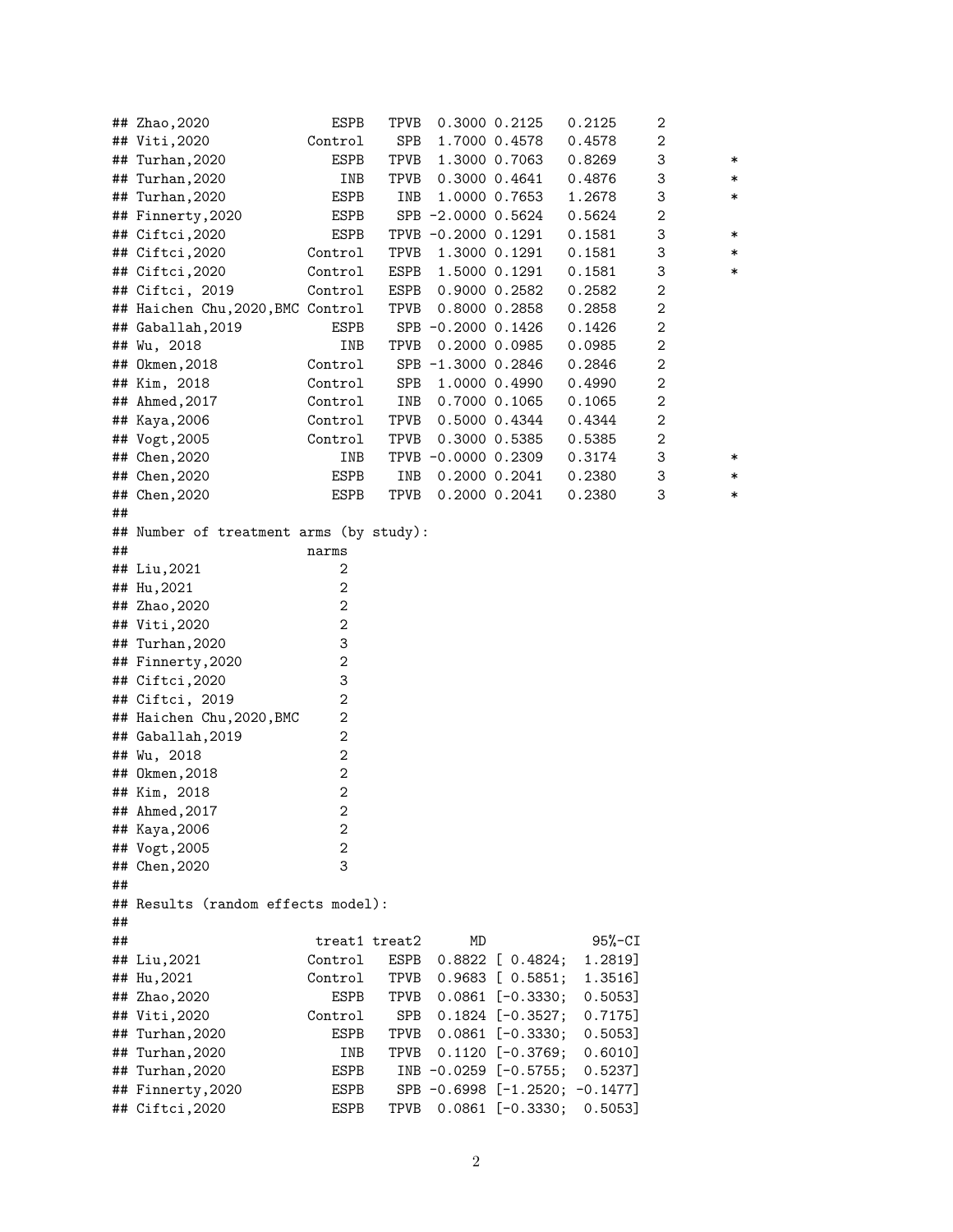```
## Ciftci,2020 Control TPVB 0.9683 [ 0.5851; 1.3516]
## Ciftci,2020 Control ESPB 0.8822 [ 0.4824; 1.2819]
## Ciftci, 2019 Control ESPB 0.8822 [ 0.4824; 1.2819]
## Haichen Chu,2020,BMC Control TPVB 0.9683 [ 0.5851; 1.3516]
## Gaballah,2019 ESPB SPB -0.6998 [-1.2520; -0.1477]
## Wu, 2018 INB TPVB 0.1120 [-0.3769; 0.6010]
## Okmen,2018 Control SPB 0.1824 [-0.3527; 0.7175]
## Kim, 2018 Control SPB 0.1824 [-0.3527; 0.7175]
## Ahmed,2017 Control INB 0.8563 [ 0.3324; 1.3801]
## Kaya,2006 Control TPVB 0.9683 [ 0.5851; 1.3516]
## Vogt,2005 Control TPVB 0.9683 [ 0.5851; 1.3516]
## Chen,2020 INB TPVB 0.1120 [-0.3769; 0.6010]
## Chen,2020 ESPB INB -0.0259 [-0.5755; 0.5237]
## Chen,2020 ESPB TPVB 0.0861 [-0.3330; 0.5053]
##
## Number of studies: k = 17
## Number of treatments: n = 5
## Number of pairwise comparisons: m = 23
## Number of designs: d = 9
##
## Random effects model
##
## Treatment estimate (sm = 'MD', comparison: other treatments vs 'Control'):
## MD 95%-CI z p-value
## Control
## ESPB -0.8822 [-1.2819; -0.4824] -4.33 < 0.0001
## INB -0.8563 [-1.3801; -0.3324] -3.20 0.0014
## SPB -0.1824 [-0.7175; 0.3527] -0.67 0.5042
## TPVB -0.9683 [-1.3516; -0.5851] -4.95 < 0.0001
##
## Quantifying heterogeneity / inconsistency:
## tau^2 = 0.1928; tau = 0.4391; I^2 = 81.8% [71.9%; 88.2%]
##
## Tests of heterogeneity (within designs) and inconsistency (between designs):
## Q d.f. p-value
## Total 87.91 16 < 0.0001
## Within designs 52.74 9 < 0.0001
## Between designs 35.17 7 < 0.0001
## Q statistics to assess homogeneity / consistency
##
## Q df p-value
## Total 87.91 16 < 0.0001
## Within designs 52.74 9 < 0.0001
## Between designs 35.17 7 < 0.0001
##
## Design-specific decomposition of within-designs Q statistic
##
## Design Q df p-value
## Control vs ESPB 0.11 1 0.7412
## Control vs SPB 37.94 2 < 0.0001
## Control vs TPVB 2.78 3 0.4273
## ESPB vs SPB 9.62 1 0.0019
## ESPB vs INB vs TPVB 2.29 2 0.3181
```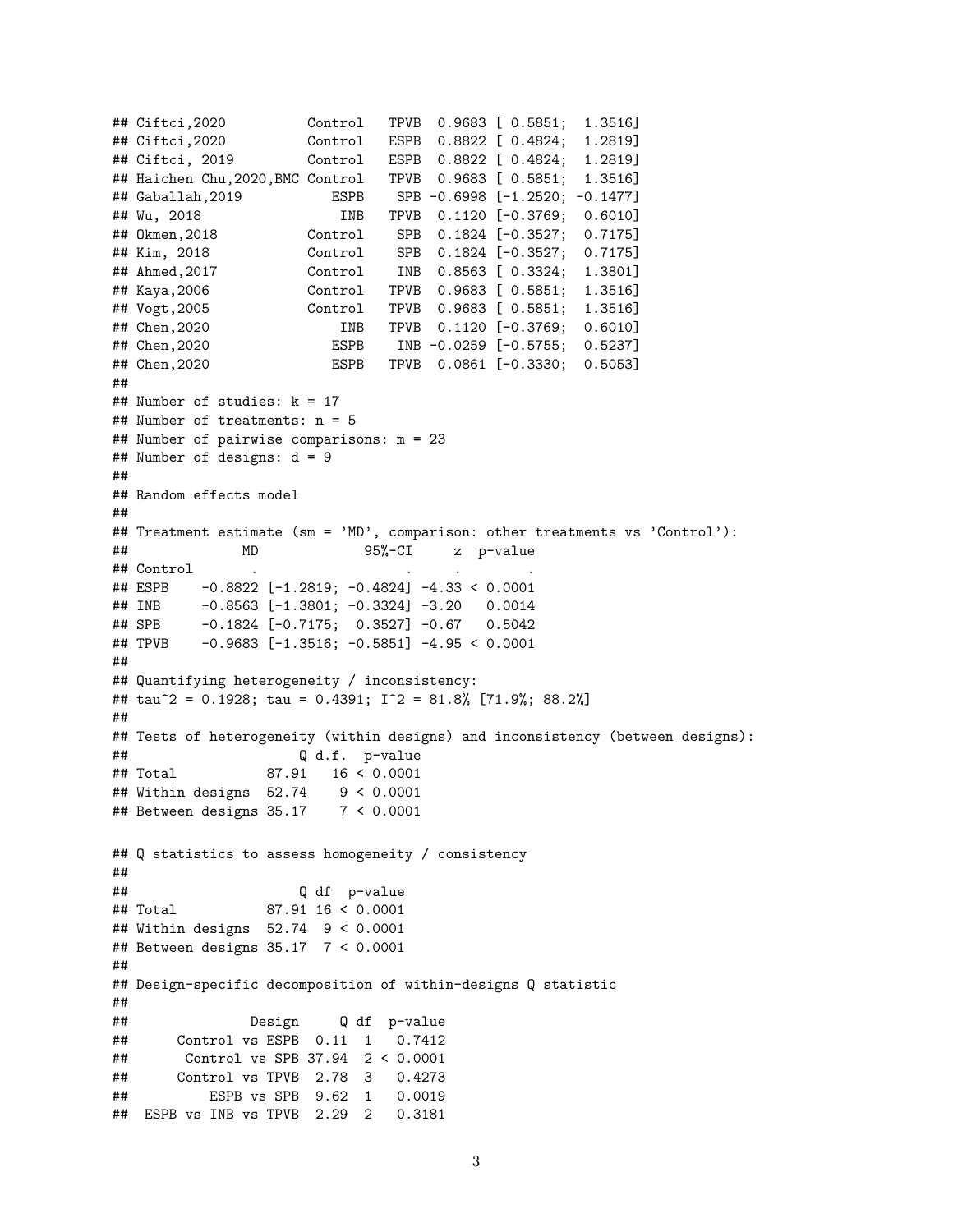```
##
## Between-designs Q statistic after detaching of single designs
##
## Detached design Q df p-value
## Control vs ESPB 35.16 6 < 0.0001
## Control vs INB 32.86 6 < 0.0001
## Control vs SPB 23.15 6 0.0007
## Control vs TPVB 33.49 6 < 0.0001
## ESPB vs SPB 23.15 6 0.0007
## ESPB vs TPVB 33.47 6 < 0.0001
## INB vs TPVB 35.15 6 < 0.0001
## Control vs ESPB vs TPVB 10.25 5 0.0685
## ESPB vs INB vs TPVB 29.75 5 < 0.0001
##
## Q statistic to assess consistency under the assumption of
## a full design-by-treatment interaction random effects model
##
## Q df p-value tau.within tau2.within
## Between designs 2.39 7 0.9351 0.7208 0.5196
```
## **Network Graph**

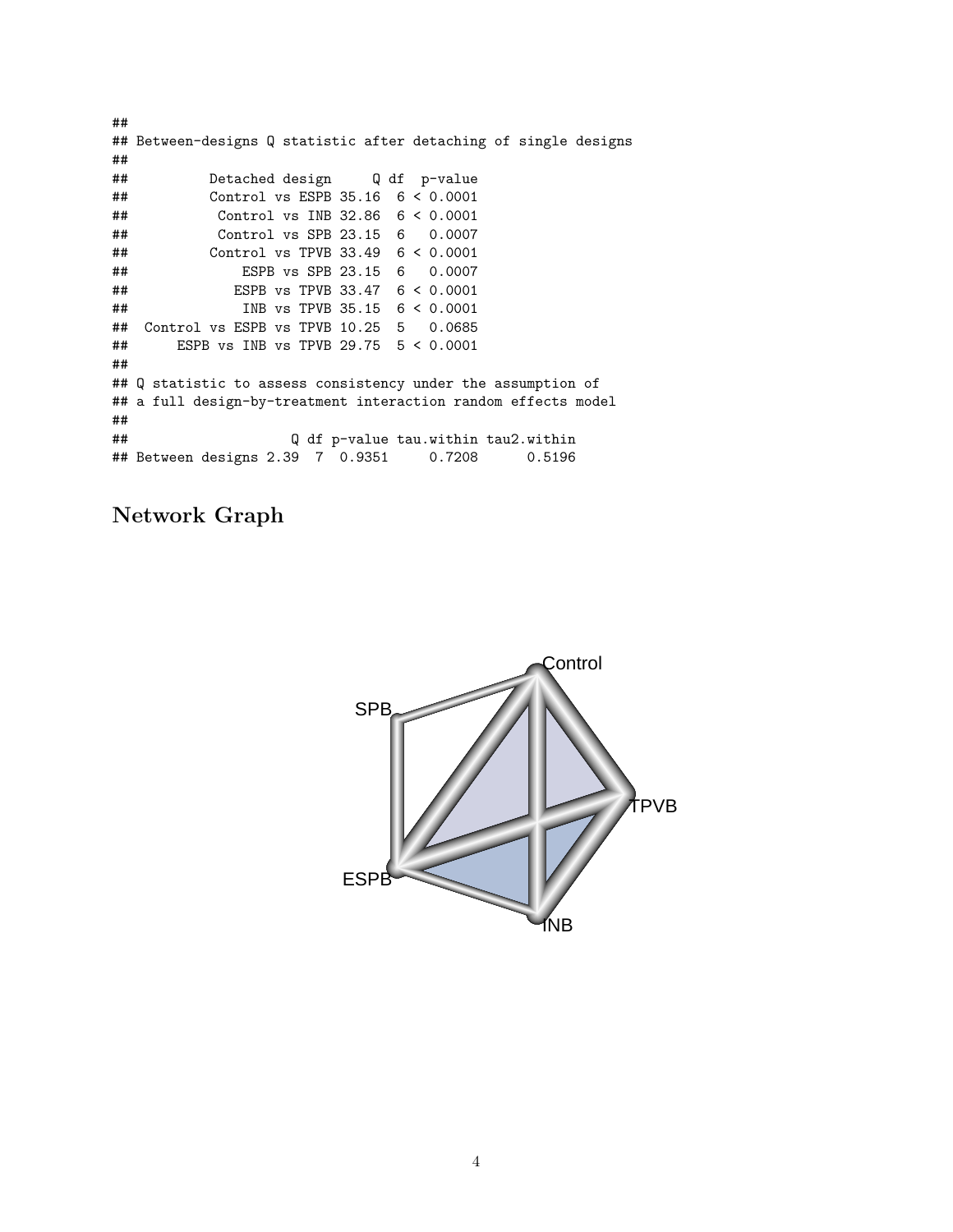## **Visualizing Direct and Indirect Evidence**

## Extensive documentation for the dmetar package can be found at: ## www.bookdown.org/MathiasHarrer/Doing\_Meta\_Analysis\_in\_R/

## Direct Evidence Proportion for each Network Estimate ## ------------------------------------------------- Direct Indirect meanpath minpar ## ESPB vs SPB 0.7370 0.2630 1.361958 1.356827 ## INB vs TPVB 0.6834 0.3166 1.379810 1.795521 ## ESPB vs TPVB 0.6795 0.3205 1.512666 2.514024 ## Control vs ESPB 0.6546 0.3454 1.429779 2.672841 ## Control vs TPVB 0.6400 0.3600 1.402395 2.770725 ## Control vs INB 0.5258 0.4742 1.521009 1.901922 ## Control vs SPB 0.3487 0.6513 1.896440 1.535336 ## ESPB vs INB 0.2209 0.7791 1.895540 2.515479 ## INB vs SPB 0.0000 1.0000 2.576422 1.482947 ## SPB vs TPVB 0.0000 1.0000 2.285619 1.466518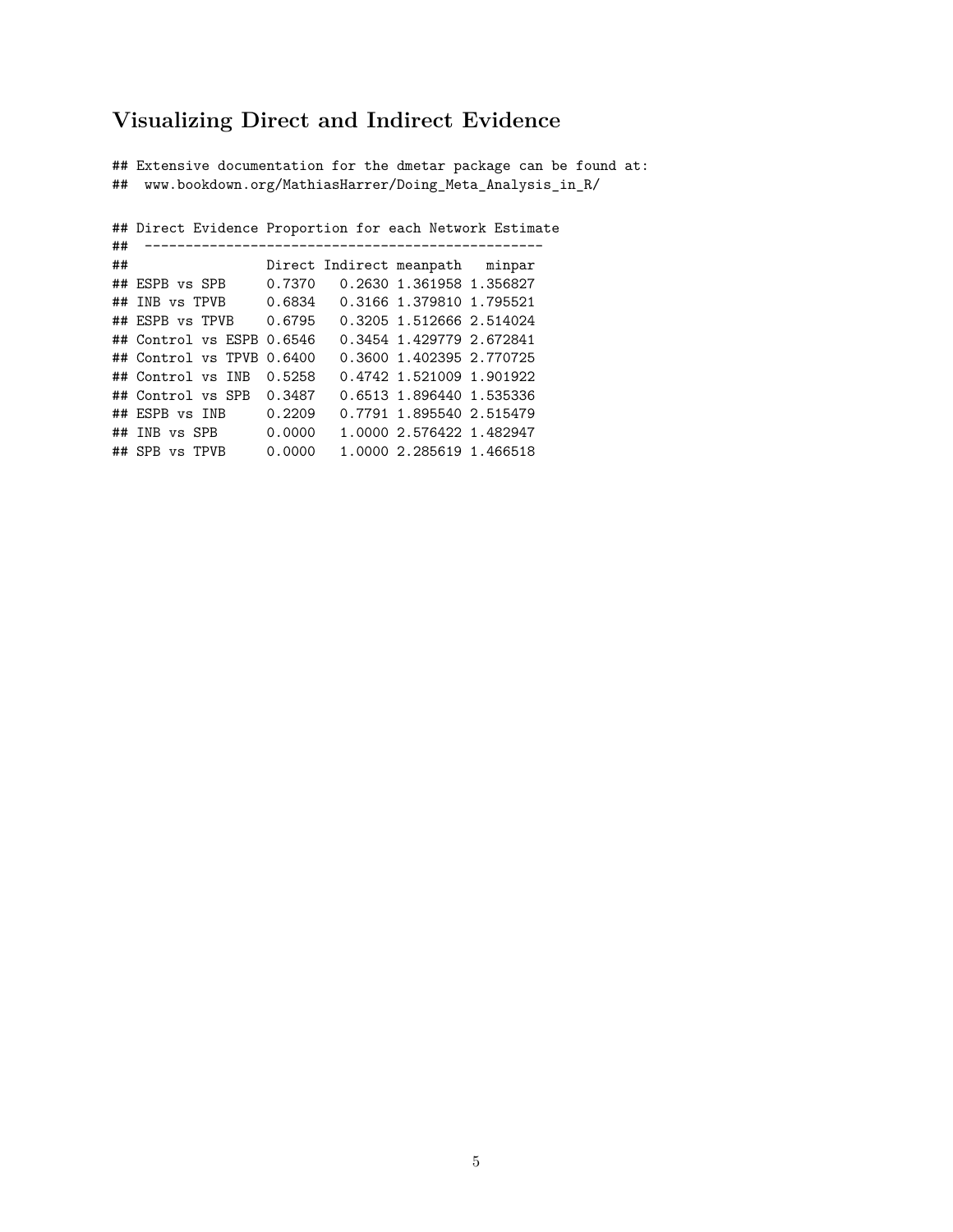

Direct evidence proportion for each network estimate (fixed−effect model)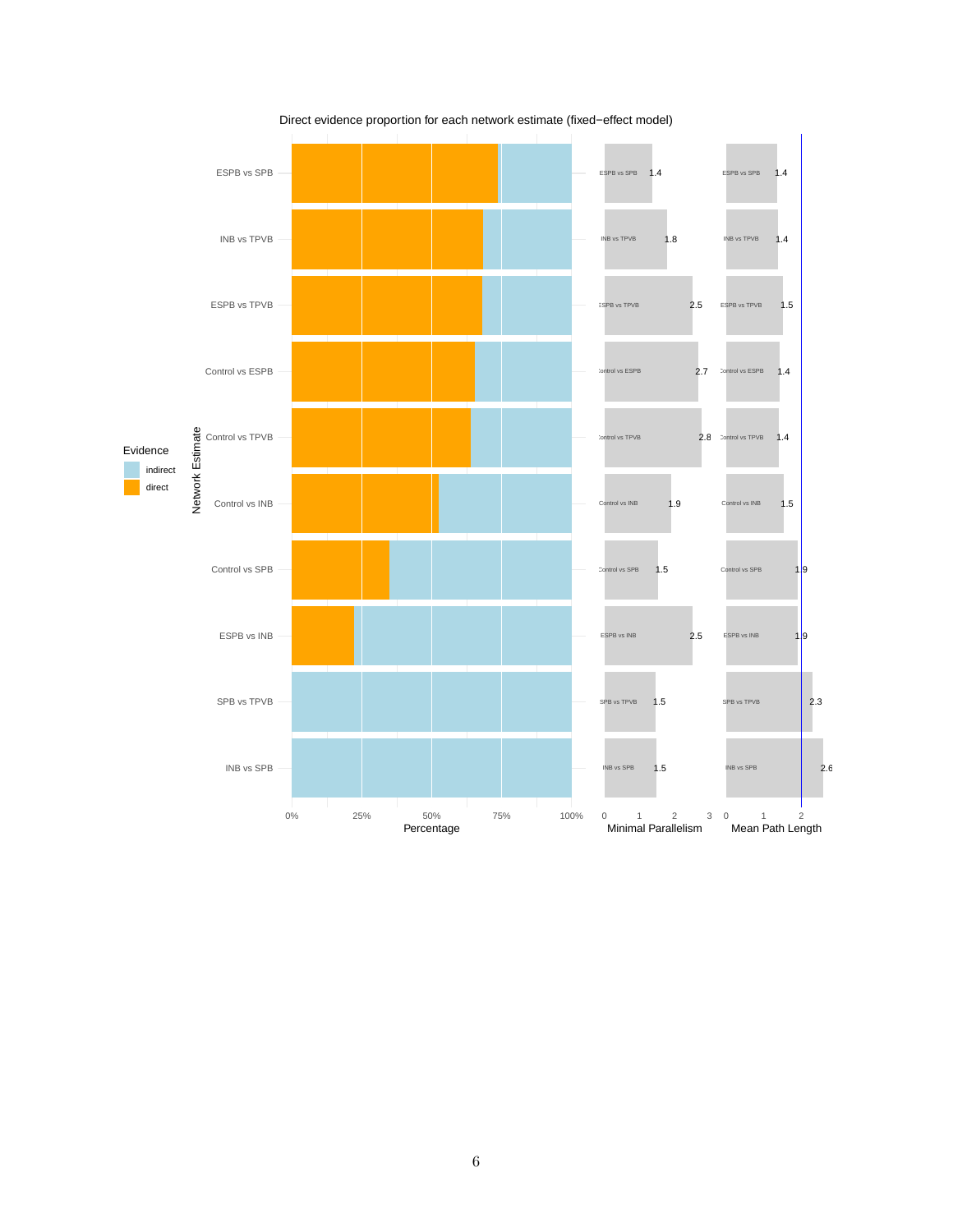# **Effect Estimate Table**

|    | ## Control ESPB INB SPB TPVB                                    |                                                            |                     |      |                         |     |
|----|-----------------------------------------------------------------|------------------------------------------------------------|---------------------|------|-------------------------|-----|
|    | ## Control MA 0.882 0.856 0.182 0.968                           |                                                            |                     |      |                         |     |
|    | ## ESPB                                                         | NA NA -0.026 -0.700 0.086                                  |                     |      |                         |     |
|    | $\#$ # INB                                                      | NA NA NA -0.674 0.112                                      |                     |      |                         |     |
|    | $\#$ #SPB                                                       |                                                            |                     |      |                         |     |
|    | ## TPVB                                                         | NA NA NA NA                                                |                     | NA   |                         |     |
|    |                                                                 |                                                            |                     |      |                         |     |
|    | ## League table (random effects model):                         |                                                            |                     |      |                         |     |
| ## |                                                                 |                                                            |                     |      |                         |     |
| ## |                                                                 | Control $1.15$ ( $0.61$ ; $1.69$ ) $0.70$ (-0.19; $1.59$ ) |                     |      |                         |     |
| ## | $0.88$ ( $0.48;$ 1.28)                                          |                                                            |                     |      | ESPB 0.39 (-0.45; 1.22) |     |
| ## | $0.86$ ( $0.33$ ; 1.38) -0.03 (-0.58; 0.52)                     |                                                            |                     |      |                         | INB |
| ## | $0.18$ (-0.35; 0.72) -0.70 (-1.25; -0.15) -0.67 (-1.38; 0.03)   |                                                            |                     |      |                         |     |
| ## | $0.97$ ( $0.59$ ; 1.35) $0.09$ (-0.33; 0.51) 0.11 (-0.38; 0.60) |                                                            |                     |      |                         |     |
| ## |                                                                 |                                                            |                     |      |                         |     |
|    | ## 0.21 (-0.47; 0.88) 0.88 (0.42; 1.35)                         |                                                            |                     |      |                         |     |
|    | $\#$ $-0.73$ (-1.49; 0.03) 0.21 (-0.30; 0.72)                   |                                                            |                     |      |                         |     |
| ## |                                                                 |                                                            | $0.15(-0.43; 0.73)$ |      |                         |     |
| ## |                                                                 | SPB                                                        |                     |      |                         |     |
|    | ## 0.79 (0.17; 1.40)                                            |                                                            |                     | TPVB |                         |     |
|    |                                                                 |                                                            |                     |      |                         |     |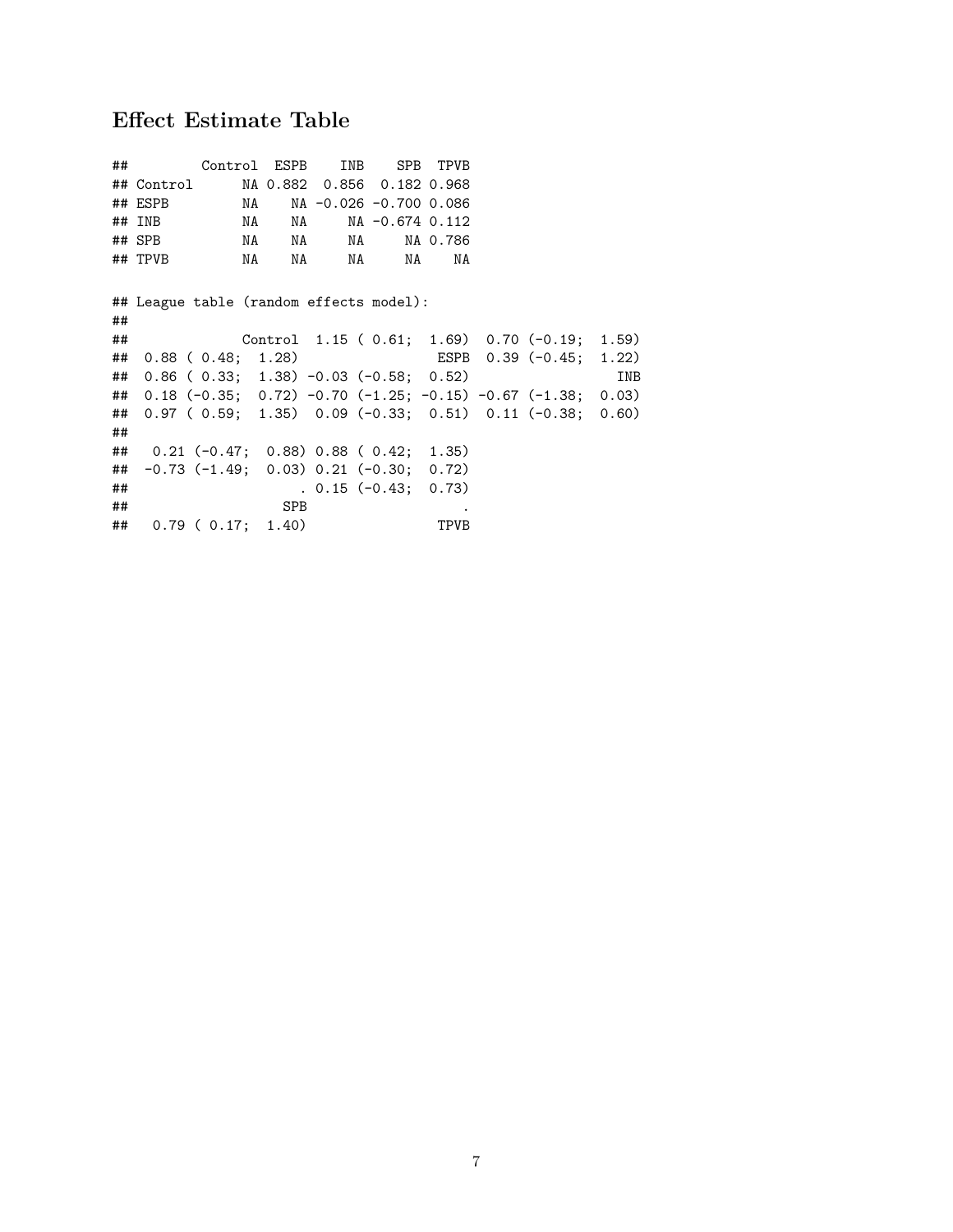# **Ranking and Forest plot**

| ## |            | P-score |
|----|------------|---------|
|    | ## TPVB    | 0.8310  |
|    | ## ESPB    | 0.7185  |
|    | ## TNB     | 0.6895  |
|    | ## SPR     | 0.1979  |
|    | ## Control | 0.0632  |

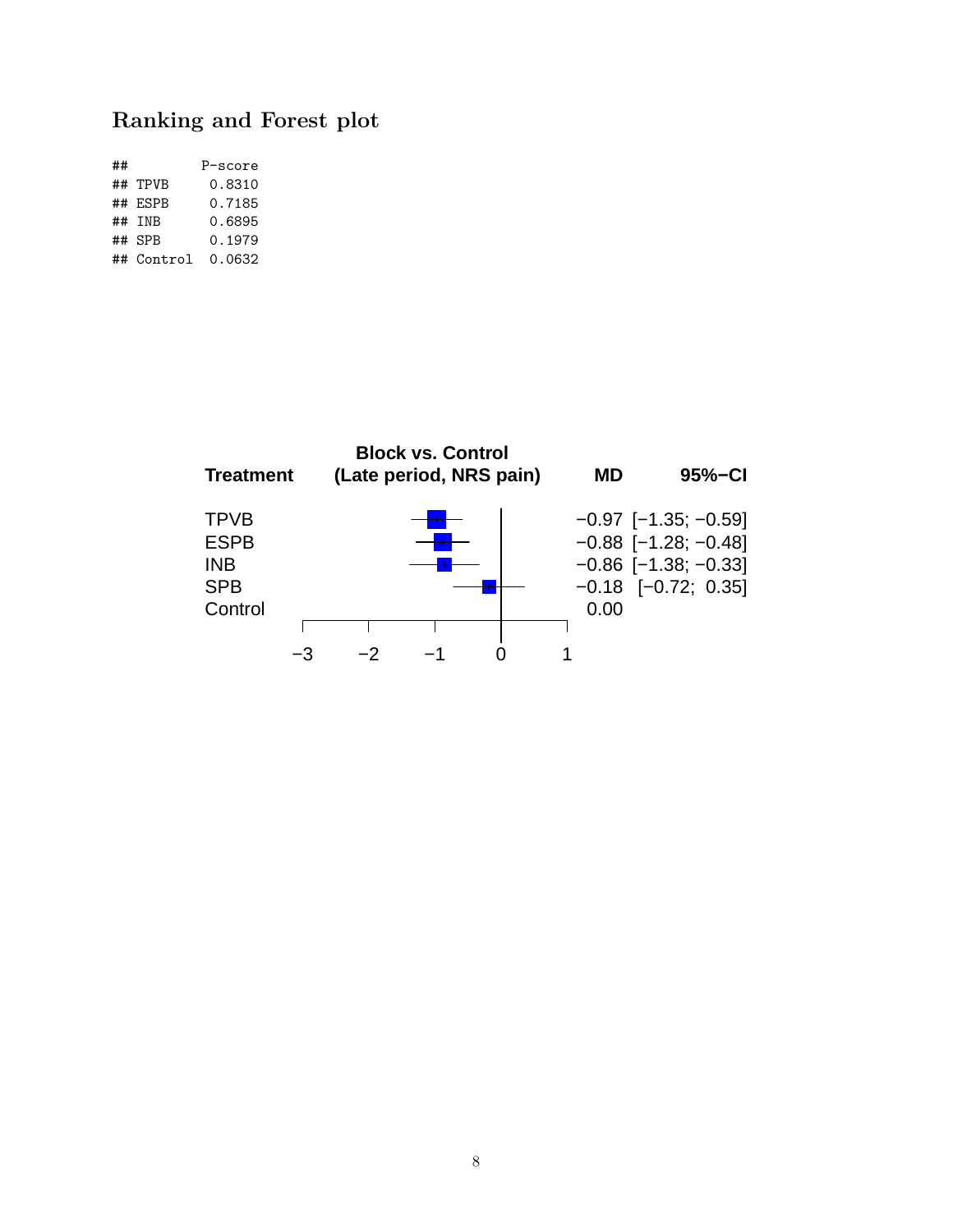## **Net Heat Plot for evaluating the validity of the results**

**The gray boxes signify how important a treatment comparison is for the estimation of another treatment comparison. The bigger the box, the more important the comparison.**

**The colored backgrounds signify the amount of inconsistency of the design in a row that can be attributed to the design in a column. Field colors can range from a deep red (which indicates strong inconsistency) to blue (which indicates that evidence from this design supports evidence in the row).**

#### **Fixed effect model**

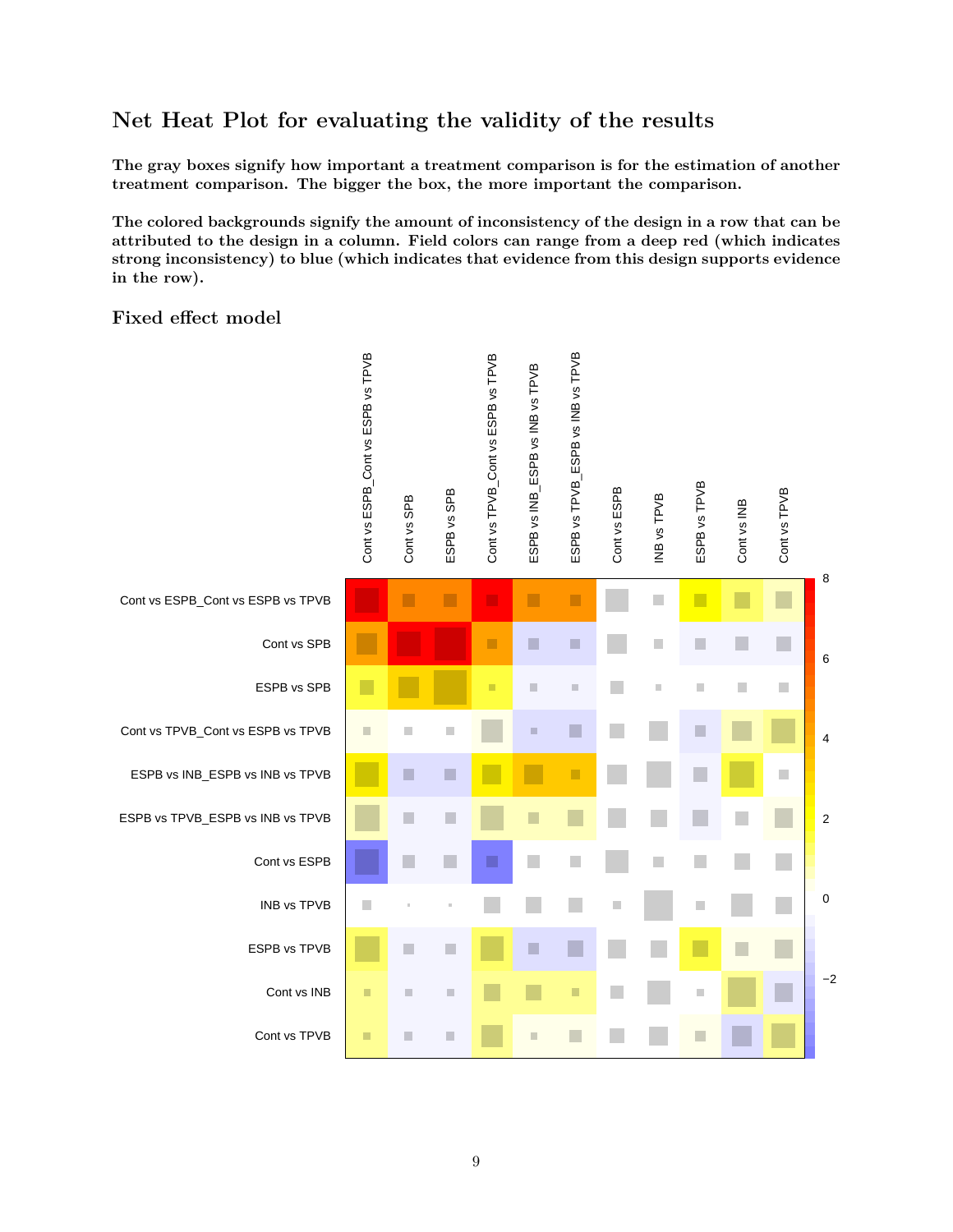#### **Random effect model**

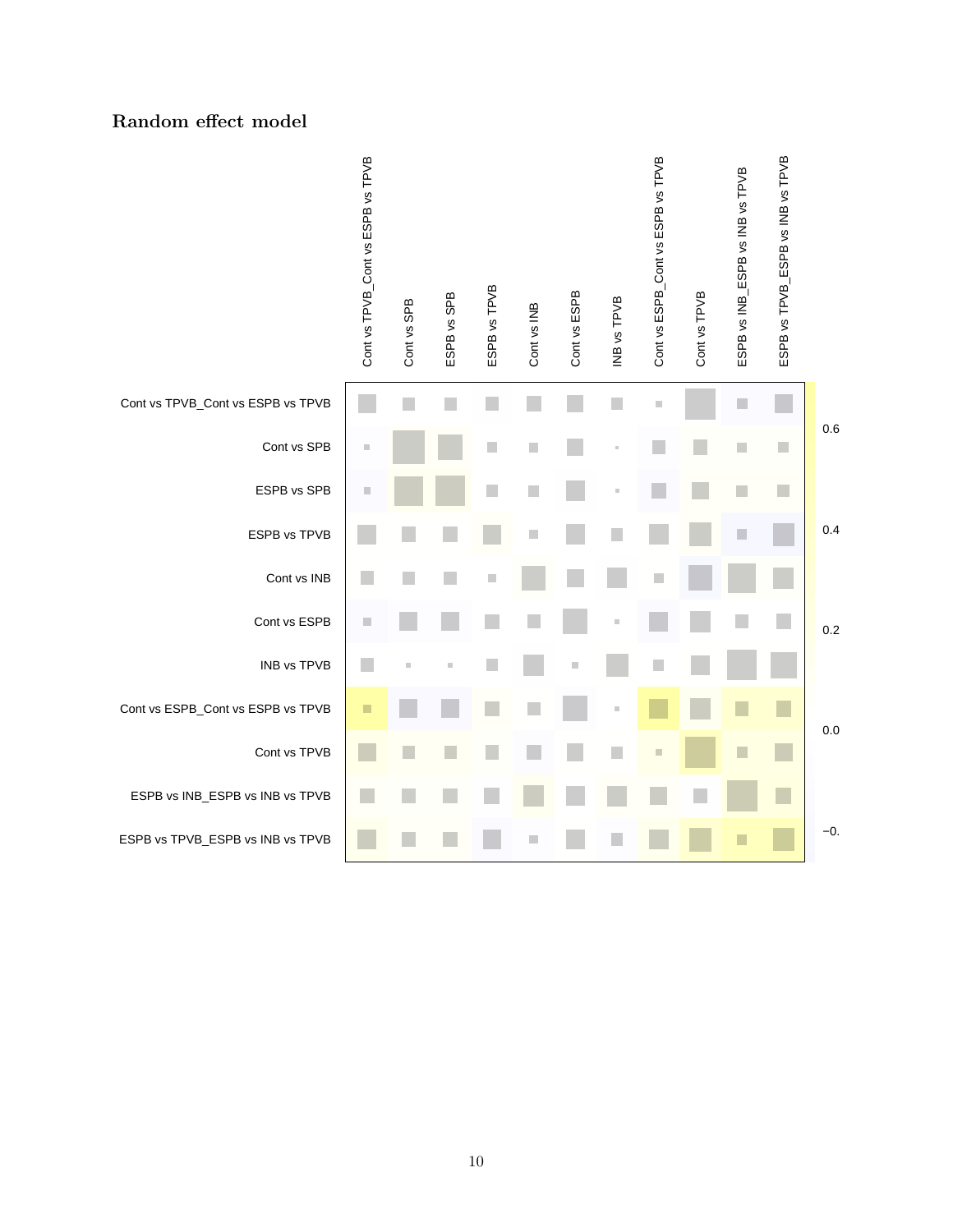## **Net Splitting to check for consistency**

```
## Separate indirect from direct evidence (SIDE) using back-calculation method
##
## Random effects model:
##
## comparison k prop nma direct indir. Diff z p-value
## ESPB vs Control 3 0.55 -0.8822 -1.1514 -0.5532 -0.5982 -1.46 0.1445
## INB vs Control 1 0.35 -0.8563 -0.7000 -0.9404 0.2404 0.43 0.6679
## SPB vs Control 3 0.63 -0.1824 -0.2072 -0.1408 -0.0664 -0.12 0.9063
## TPVB vs Control 5 0.68 -0.9683 -0.8848 -1.1482 0.2633 0.63 0.5309
## ESPB vs INB 2 0.44 -0.0259 0.3852 -0.3441 0.7293 1.29 0.1971
## ESPB vs SPB 2 0.53 -0.6998 -0.7312 -0.6647 -0.0664 -0.12 0.9063
## ESPB vs TPVB 4 0.67 0.0861 0.2069 -0.1609 0.3678 0.81 0.4193
## INB vs SPB 0 0 -0.6739 . -0.6739 .
## INB vs TPVB 3 0.71 0.1120 0.1504 0.0169 0.1336 0.24 0.8085
## SPB vs TPVB 0 0 0.7859 . 0.7859 . . . . . . . .
##
## Legend:
## comparison - Treatment comparison
## k - Number of studies providing direct evidence
## prop - Direct evidence proportion
## nma - Estimated treatment effect (MD) in network meta-analysis<br>## direct - Estimated treatment effect (MD) derived from direct evide
             - Estimated treatment effect (MD) derived from direct evidence
## indir. - Estimated treatment effect (MD) derived from indirect evidence
## Diff - Difference between direct and indirect treatment estimates
## z - z-value of test for disagreement (direct versus indirect)
## p-value - p-value of test for disagreement (direct versus indirect)
```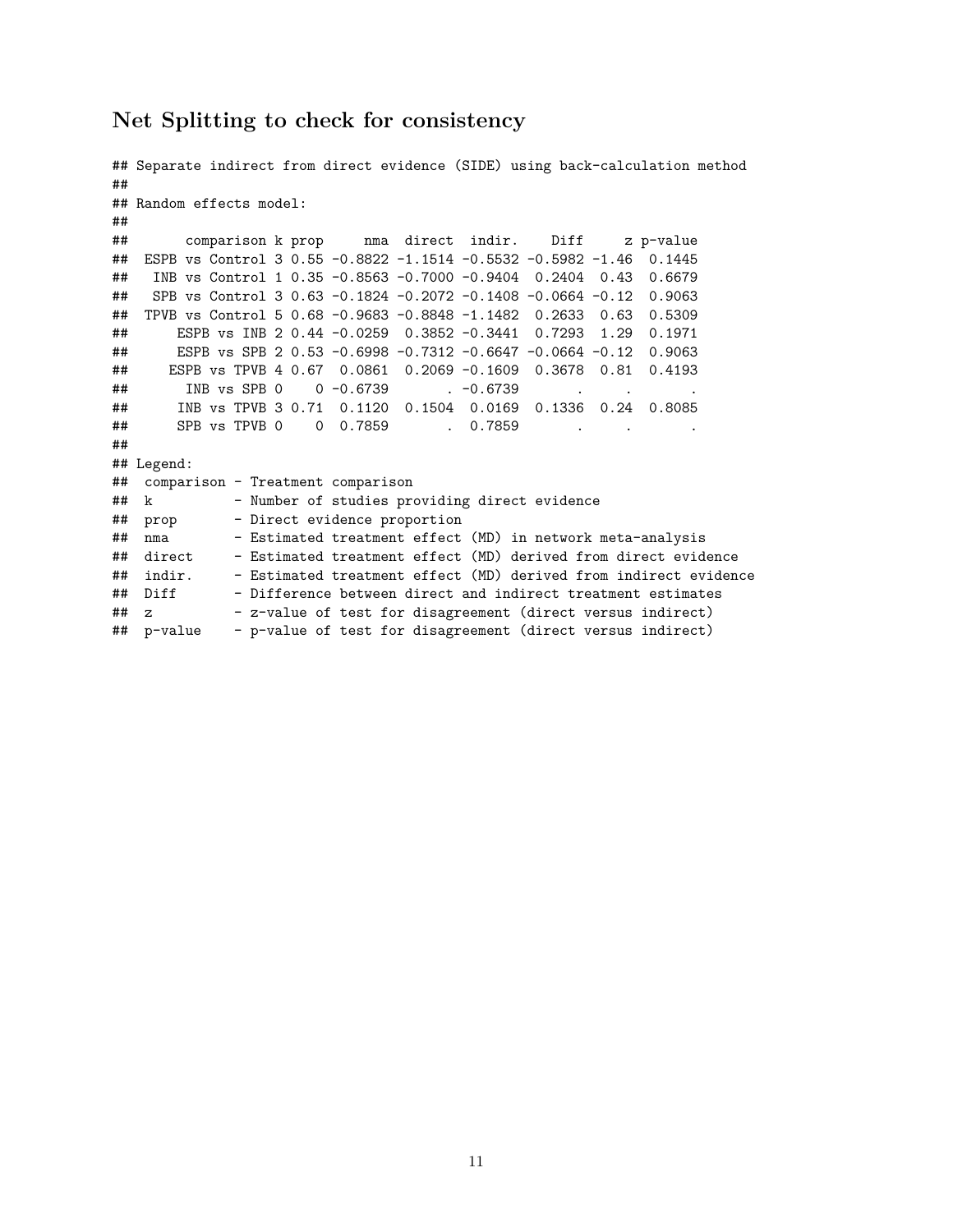| Comparison                                                                         | Number of<br><b>Studies</b> | <b>Direct</b><br><b>Evidence</b> | Random effects model               | ΜD | 95%-CI                                                                                          |
|------------------------------------------------------------------------------------|-----------------------------|----------------------------------|------------------------------------|----|-------------------------------------------------------------------------------------------------|
| <b>ESPB vs Control</b><br>Direct estimate<br>Indirect estimate<br>Network estimate | 3                           | 0.55                             |                                    |    | $-1.15$ [-1.69; -0.61]<br>$-0.55$ [-1.15; 0.04]<br>$-0.88$ [ $-1.28$ ; $-0.48$ ]                |
| <b>INB vs Control</b><br>Direct estimate<br>Indirect estimate<br>Network estimate  | 1                           | 0.35                             |                                    |    | $-0.70$ [-1.59; 0.19]<br>$-0.94$ [ $-1.59$ ; $-0.29$ ]<br>$-0.86$ [ $-1.38$ ; $-0.33$ ]         |
| <b>SPB vs Control</b><br>Direct estimate<br>Indirect estimate<br>Network estimate  | 3                           | 0.63                             |                                    |    | $-0.21$ [ $-0.88$ ; 0.47]<br>$-0.14$ $[-1.02; 0.73]$<br>$-0.18$ $[-0.72; 0.35]$                 |
| <b>TPVB vs Control</b><br>Direct estimate<br>Indirect estimate<br>Network estimate | 5                           | 0.68                             |                                    |    | $-0.88$ [ $-1.35$ ; $-0.42$ ]<br>$-1.15$ [ $-1.83$ ; $-0.47$ ]<br>$-0.97$ [ $-1.35$ ; $-0.59$ ] |
| <b>ESPB vs INB</b><br>Direct estimate<br>Indirect estimate<br>Network estimate     | $\overline{2}$              | 0.44                             |                                    |    | $0.39$ $[-0.45; 1.22]$<br>$-0.34$ $[-1.08; 0.39]$<br>$-0.03$ $[-0.58; 0.52]$                    |
| <b>ESPB vs SPB</b><br>Direct estimate<br>Indirect estimate<br>Network estimate     | $\overline{2}$              | 0.53                             |                                    |    | $-0.73$ [-1.49; 0.03]<br>$-0.66$ [-1.47; 0.14]<br>$-0.70$ [ $-1.25$ ; $-0.15$ ]                 |
| <b>ESPB vs TPVB</b><br>Direct estimate<br>Indirect estimate<br>Network estimate    | 4                           | 0.67                             |                                    |    | $0.21$ [-0.30; 0.72]<br>$-0.16$ $[-0.89; 0.57]$<br>$0.09$ [-0.33; 0.51]                         |
| <b>INB vs TPVB</b><br>Direct estimate<br>Indirect estimate<br>Network estimate     | 3                           | 0.71                             | $-1.5 - 1 - 0.5$ 0 0.5<br>1<br>1.5 |    | $0.15$ [-0.43; 0.73]<br>$0.02$ $[-0.90; 0.93]$<br>$0.11$ [-0.38; 0.60]                          |